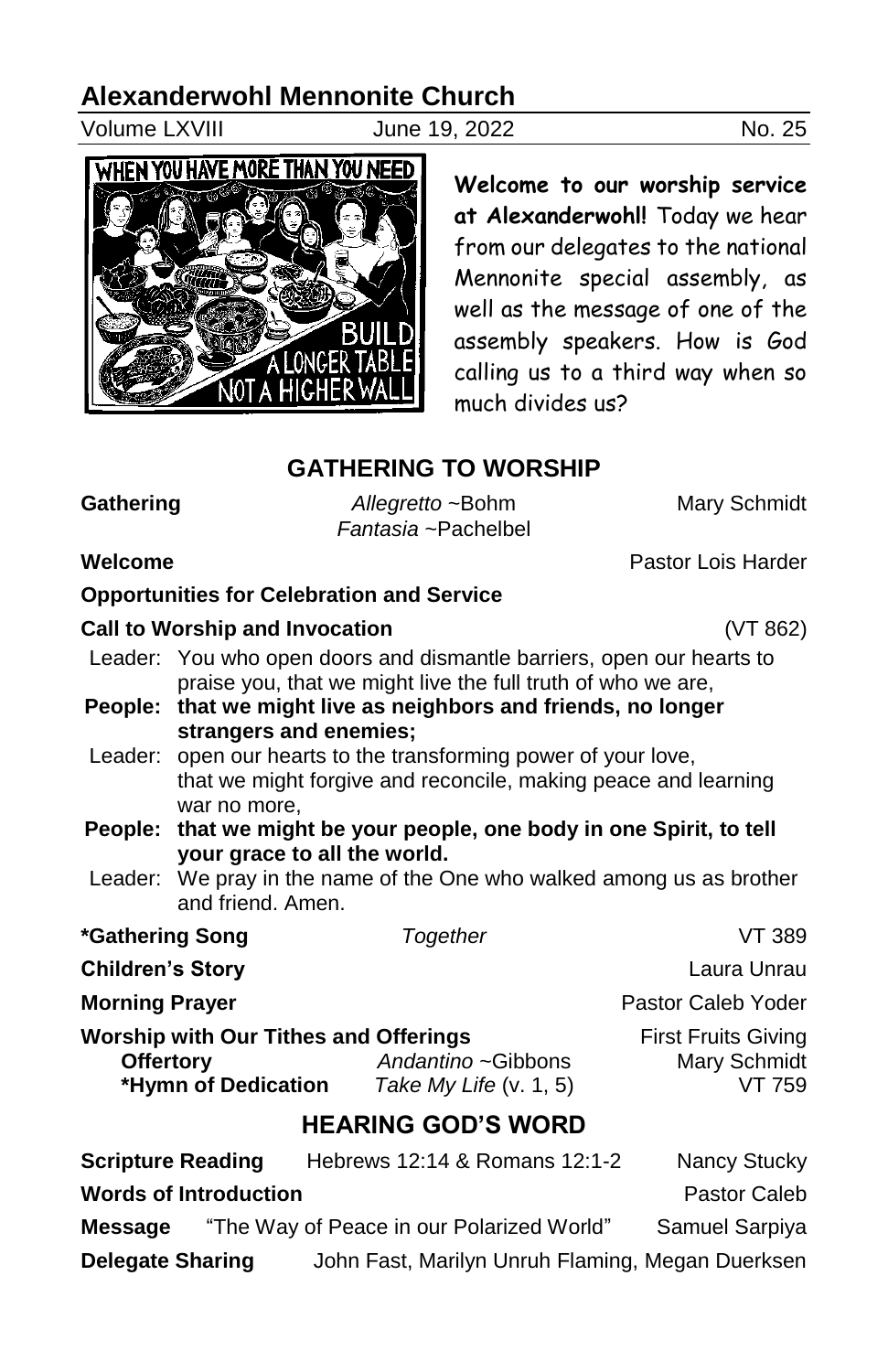**\*Song of Response** *Put Peace into Each Other's Hands* VT 485

#### **SENT AS GOD'S PEOPLE**

#### **\*Benediction** Pastor Lois

\***Postlude** *Fanfare* ~Otterstad Mary Schmidt

\*All who are able are invited to stand.

+ The peace lamp serves as a visual reminder for us that we follow Jesus the Prince of Peace and believe in uncertain times that God's shalom will prevail.

**Song Leader:** Marcia Brubaker

**Greeters:** North – Denise Duerksen South – Rod and Linda Peters

**Visual Arts:** Anita Boese

**Nursery Staff:** Chrystiana Miller, Jayley Schmidt, Aileen Esau **Worship Technology:** Myron Goertzen, Levi Schrag, Delton Voth **June 12 Attendance--VBS Program:** 245 In person, 16 Zoom households

Samuel Sarpiya, D.Min. is the executive director at the *Center for Nonviolence and Conflict Transformation* in Rockford, IL, and is a member of the Church of the Brethren denomination. He was an inspirational speaker at the special assembly in Kansas City.

**Questions for Reflection** – Romans 12:1-2 and Hebrews 12:14 (due to time constraints we won't have a sharing time)

- 1. How does centering our identity in Christ rather than other loyalties expand our vision to see the image of God in those we disagree with?
- 2. How can we together read scripture faithfully and follow the leading of the Spirit in the questions of holiness and moral accountability of our day? How will we relate to one another if we do not all come to the same conclusions?
- 3. What does it look like for us to live as "miniature Christs" in our community?

Next Sunday pastor Caleb will preach on Romans 12:1-13. We hope to learn how we can each grow as individuals and as a congregation to identify our "best yeses" and become more energized to offer our gifts in the church.

# *Praying for our Congregation and Beyond*

- ❖ We pray for farmers harvesting or planting and for everyone to stay safe when outdoors in the heat.
- $\div$  We pray for our leaders local, national and global, as they make decisions that will impact many people.
- $\div$  We pray for our children and youth as they fully embrace this summer season. May they experience rest and rejuvenation.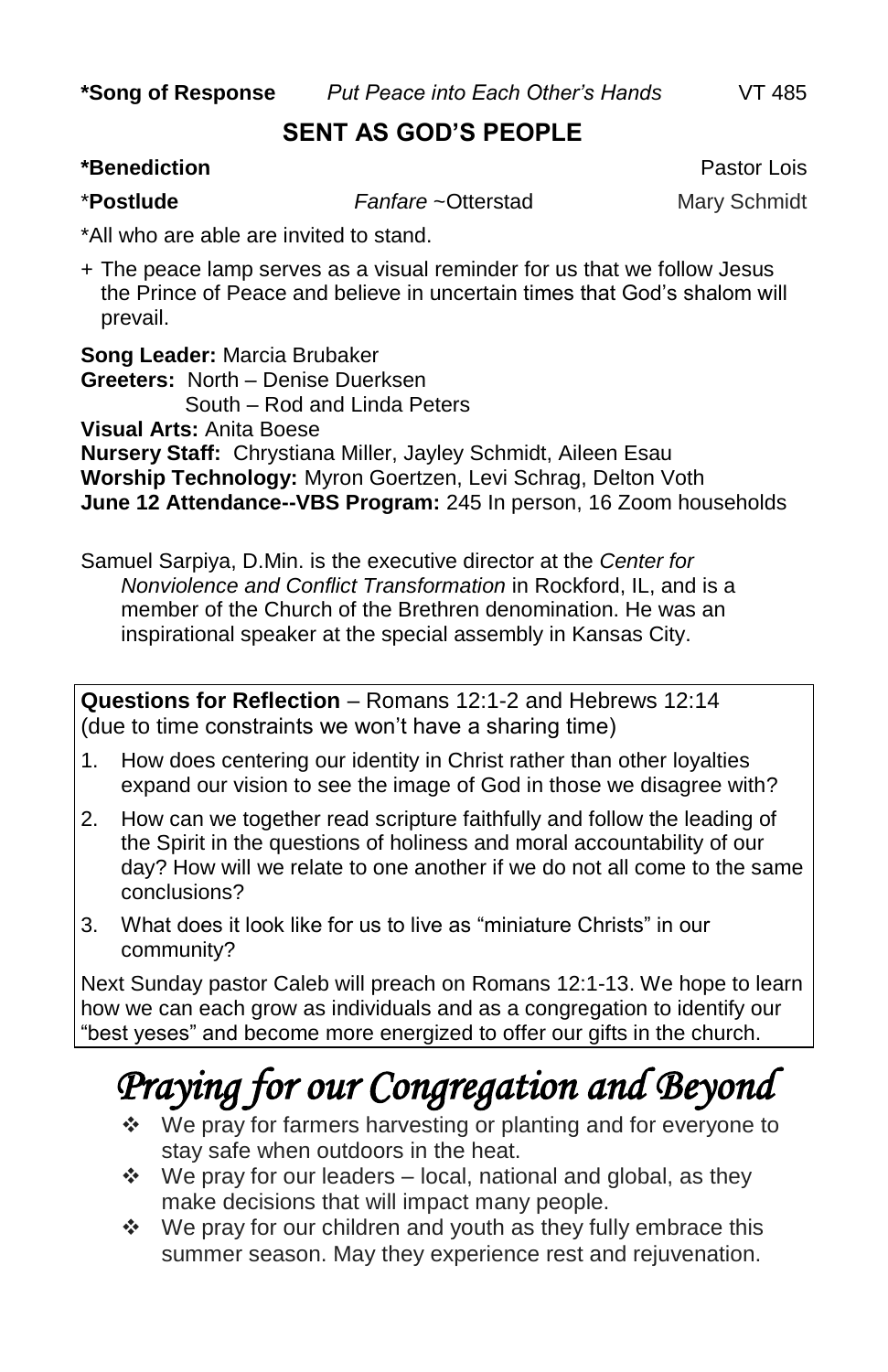We pray for safety and fun as folks venture out on vacations or other travels.

## **WEEK AT A GLANCE**

#### **Monday, June 20**

 7:30 pm Board of Worship **Tuesday, June 21** 9:30 am Staff Meeting **Thursday, June 23** 7:00 pm Board of Deacons **Saturday, June 25** Guess Who's Coming for Dessert **Sunday, June 26** 9:30 am Sunday School 10:30 am Worship Service Guess Who's Coming for Dessert

### **COMING EVENTS**

July 29-31 WDC Assembly, Camp Copass, Denton, TX

### **ANNOUNCEMENTS**

**Today you have the opportunity to sign a letter written by the AMC Peace Committee to our two KS Senators** to let them know of our support for the upcoming gun reform vote. The letters are in the south lobby; remember to sign both letters.

**Marcella (Buller) Ediger died at Parkside Homes** in Hillsboro on December 25, 2021 at age 99. A memorial service for Marcella will be held at First Mennonite Church, Hillsboro on Saturday, June 25 at 4:00 p.m. Marcella's children are Warren Ediger, Chris Smith and DaLene Unruh. Marcella was born in Goessel and grew up near Lehigh. She married Paul Ediger and they spent their married life in Hillsboro.

**The AMC Covid Task Force continues to pay attention to local Covid transmission and hospitalizations.** Most people are aware of reports of covid cases rising in our area. We encourage everyone to make thoughtful decisions about their own health needs. We will continue to livestream services via Zoom. Though the task force does not expect to be as active as in the past, we are available for consultation. Please feel free to reach out to any task force member to offer feedback, tell us your needs, or ask any questions about vaccinations or Covid-related information.

**This year's Western District Annual Assembly will be held at Camp Copass, Denton, TX July 29-31.** This is an opportunity to connect with others from our conference as well as folks from our sister church, Luz del Evangelio. There will be activities for families, kids, and youth. Please let the church office know if you would consider attending or representing AMC. Our church can reimburse registration costs. Click on the link for more